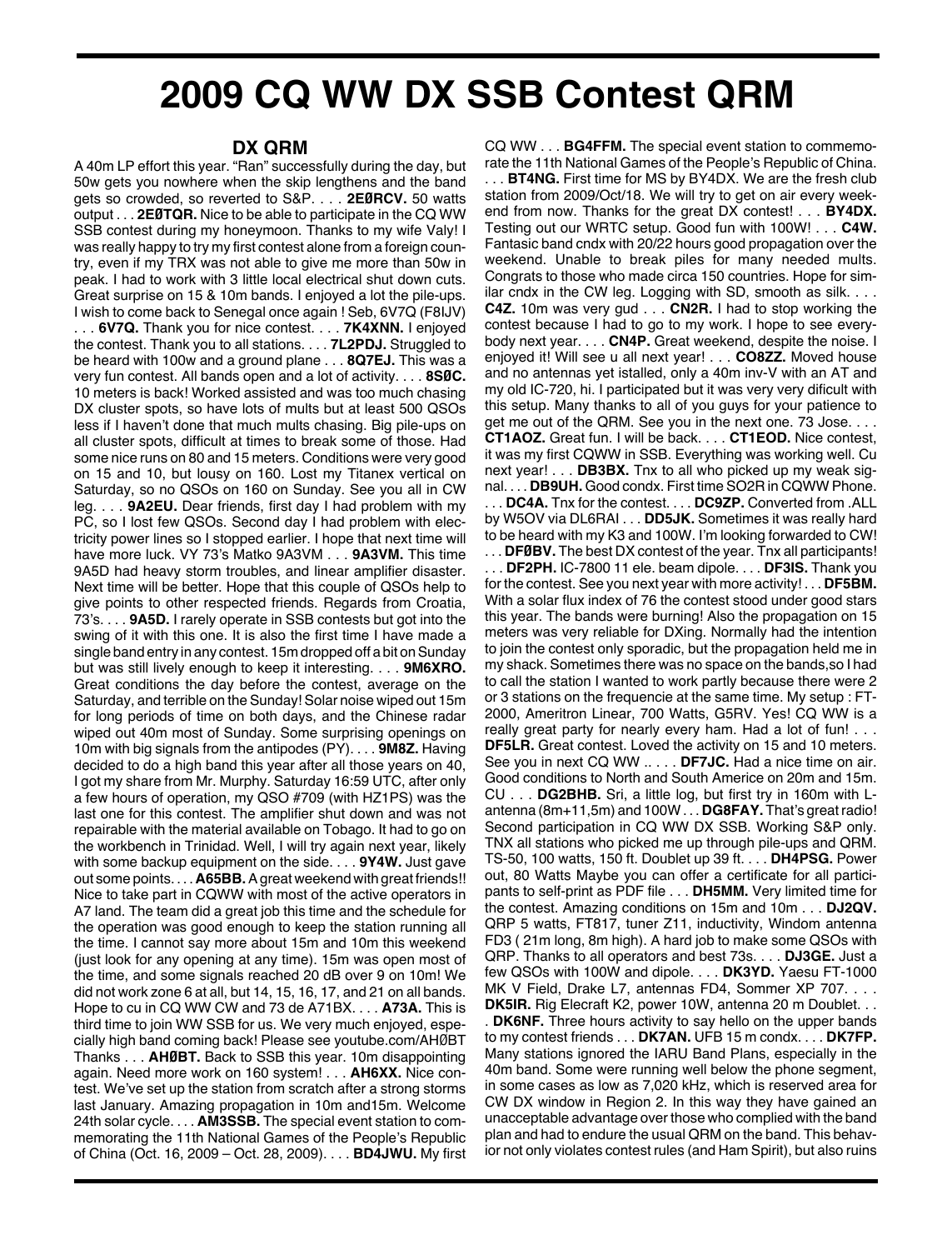a large segment of the band for those who are not taking part in the contest, trying to run QSOs in CW or digital modes. . . . **DL1EAL.** My first CQ WW Contest . . . **DL1HBD.** Small participation, you may use it as a checklog . . . **DL2GBB.** Thanks for so much fun. After long time we had better condx on 10m and 15m. 73 and cu next year! . . . **DL2SWN.** Again a great weekend! Vy 73! . . . **DL5JH.** ICOM-756proIII, ant. TA33M, FD4 . . . **DL5ZB.** It's every year a pleasure to take part in CQ WW! Vy 73. . . . **DL7JAN.** Nice contest and nice conditions. Sunday evening just after working N2ZZ, I had 1443 pts, 307 DXCC, and 78 zones. The software showed the nice score of 555555 hihi ! Cu in CW! . . . **DL7UMK.** I received a lot positive experiences. Also I had many fun and the chance to work stations which out of reach under normal circumstances with TS-120 and dipole under the roof. 4L1FP and UA9CLB on 20 double, listened but not counted. Sorry! . . . **DL9HB.** My first contest. I've just an education. . . . **DN1SJ.** First try. Great! . . . **DO1DXX.** Super! . . . **DO2MS.** DP1POL is operation from Neumayer Station, Antarctica. A few stations were surprised about receiving zone 38 from me, but most seemed to have updated their country files before the contest. Conditions were worse than expected due to increased activity of the geomagnetic field, but 20m had good openings to both Europe and North America, so I decided to enter the contest in the single band category. There was a snow storm around here during the contest weekend which caused a bit of static noise, and the band was quite crowded, so it was difficult to maintain a running frequency for longer periods of time. Nevertheless, it was fun to participate from Antarctica for the second time (first entry as DP1POL in 2003) and hand out the CE9/KC4 multiplier to fellow contesters. . . . . **DP1POL.** CQ WW DX Contest vy fun. . . . **DS5FNE.** My first stab at contesting after being away for over 30 years. Excellent propagation made for fun contesting. 73 and good luck to all. . . . **DU1VHY.** Always good fun! . . . **EA1BP.** A big fun with a wire antenna. . . . **EA3ATM.** Thank God 10 and 15 open many hours even in the afternoon. Propagation not bad. Many points from S. America. . . . **EA3FF.** I cannot listen any Japan station, any stations speak too much speed. . . . **EA3KT.** My first CQ WW DX Contest. . . . **EA4FSL.** Good openings on 10 and 15 meters. Glad to hear so many EA's. That means we are on the right way. Next year more and better! 73! . . . **EA5BY.** Nice job on 15 meters only with rotative dipole. . . . **EA6AZ.** Nice to be on air with all of you guys! C6APR rest in peace. . . . **EA7EU.** Fantastic weekend, conditions super here, from 10m to 80m, no antenna for 160m. I tested new QTH very isolated and without power yet. So I worked QRP 5w with G5RV up to 33 feet and vertical TW2010. Never before in QRP, so I needed to take to be very patient. Can be frustrating to call a VR station that is coming in 5-9 and had no reply. Want to thank all the stations that took time to hear me between QRM. Now time to practice more in CW for next CQ WW CW. 73 to all. . . . **EB3EPR.** Used HP on 15 and 20 to break in to pileups, rest LP . . . **EB6AOK.** At last, 15 and 10m wer open during the contest many time, not some hours as last CQ WW. Greats pile-ups in both bands. Only worked during the day, at nigth to sleep with the familly. I think is a new type "Married-Op Family-Assisted, hihi. . . . **EE5J.** Thank you! . . . **EI2CN.** Great contest, enjoyed it immensely. . . . **EI2KA.** 20m was so busy, I ended up on 15m for most of the day. Another astonishing display of Radio Sport! . . . **EI4GNB.** Thanks to everyone who called me and answered my call. Target was 900 QSOs and 110–120k pts. Conditions were much worse than last year, so I am very happy with this clamed score. Didn't belive when ZL4U called me! It's second time in my life! This QSO and LU2DKT were the hardest ones. Special thanks to John (EI8IR) and his wife Hillary. Also millions thanks to Neil (EI3JE) and Jerry (EI6BT). Without all of them my operation in test would be not possible. Hope next year we will come back to our normal entry Multi-Single. 73! and see you in test, Dan, LY3MM/EI3JZ. . . . **EI7M.** TNX for FB con-

test. . . . **ER2RM.** TNX all! 73 ! . . . **ER4LX.** FT-817 + OCF dipole. Extremely challenging on 40m with my QRP setup, and I had to call many stations 20+ times to be heard, but it was exciting to sometimes hear my call back. Couldn't work Estonia (my country), but worked OHØ twice! . . . **ES1WST.** Transceivers Kenwood TS-2000 (radio 0) and Yaesu FT-897D (radio 1). Antennas Tribander JP-2000 (radio 0) and 80m delta loop (radio 1). Output power of both stations was 100W. Nice contest, good propagation on higher bands. First CQ WW for all of us, first contest at all to ES5URM. All of us enjoyed it very much! . . . **ES5EC.** Great contest! . . . **ES5RY.** Great as usual ! Much fun. . . . **F4ETG.** Power 100W, Grid Locator JN18EV. Located on 8th floor's balcony (E+W) in Paris F-75018. First participation in CQ WW DX Contest SSB. . . . **F4FBP.** Very hard the QRP on 20m with my FT817. . . . **F4FLQ.** Fine contest on 10m and 15m. . . . **F4FSB.** Wonderful 10 m open from sunset to sunrise during the two days of this contest. 240 QSOs on this band. It never happened to me before. I had a good time in this contest with my old 80 watts transceiver. 366 QSOs in all. My antennas are multiband dipole 2 x 20 m for 80m to 15m and a 3-element Yagi 5m up on 10m. Thanks to all who worked me. See you again in 2010. . . . **F5RD.** Just for the fun. This contest is the best one in the year. . . . **F6BNH.** Best contest in the world, great fun and good conditions. . . . **GØAZH.** Enjoyed the contest. Not enough outside of EU this time. Some good 40 meters but I'll work harder next time. 73s all. . . . **GØCER.** Less contacts but made a better score. . .

. **GØCPA.** Many contacts on 10m. SD so easy. . . . **GØFPU.** Please use only 80m band contacts for the entry, all others are check log. I intended to concentrate on 80m but 15m and 10m condx were so good that I made more QSOs than intended, but would still like to enter the 80m single op single band category . . . **GØHVQ.** C6APR added as a mark of respect after 2 minutes. . . . **GØVDZ.** Frequencies so busy that I didn't log a few contacts due to not hearing the confirmation by the other station before they worked the next contact. But good fun as always! . . . **G1FON.** Nice to have 15m open . . . **G3LUW.** Better than expected cndx made it enjoyable test. Used SD, great as always.

. . . **G3RAU.** Sunday afternoon signals on 15m sounded like the good old days when things called "sunspots" existed. Or was it just the impact of so much CQWWSSB Contest generated activity and RF that melted the ionosphere into submission? . . . **G3TXF.** Transceiver FT817, 5W output. Antennas tribander + loops. Not available much on Saturday. - XYL's 60th birthday party! Great to find 10m & 15m open. However, 20m and LF bands getting ridiculous with strength and poor quality of some signals (not to mention the manners of operators)! Hard to work even the strong guys because 5W signals drowned by intermod and crud! . . . **G3UFY.** Just operated 15m and 40m search and pounce. Effectively two SOSB entries. . . . **G3VPW.** Condx not so good here! Very strong eastern EU sigs! . . . **G3VYI.** Casual effort to work a few new band slots. Condx seemed excellent at times on 15m. Here's hoping condx remain good for the CW leg.

. . . **G3WW.** Casual part time entry to get my country score up on this band. QRM levels unbelievable at times . . . **G3YBY.** A really good contest with lots of noise and QSB. A real eye-opener for some of the club trainees who had not experienced a good HF contest before "boy that station has a pile-up" only to find the pile-up was across all bands! . . . **G3YNN.** A very enjoyable contest. Conditions fair and a few sunspots made a big difference to 10m. EI5DI SD logger was a great help with the scoring and checking. Look forward to next year's event. . . . **G4ADJ.** Certainly my lowest ever CQ WW score! . . . **G4BUO.** Can't believe how some of the loud ones don't hear me! . . . **G4CWH.** Elecraft K3 5 watts output. Rotary vee dipole and G5RV antenna. First effort on QRP SSB. Very hard work. Much more fun on QRP. CW great to work stations again on 28 MHz. . . . **G4DBW.** Conditions a bit better than last year. Managed to work a few stations between household tasks. Lots of fun, nice to meet some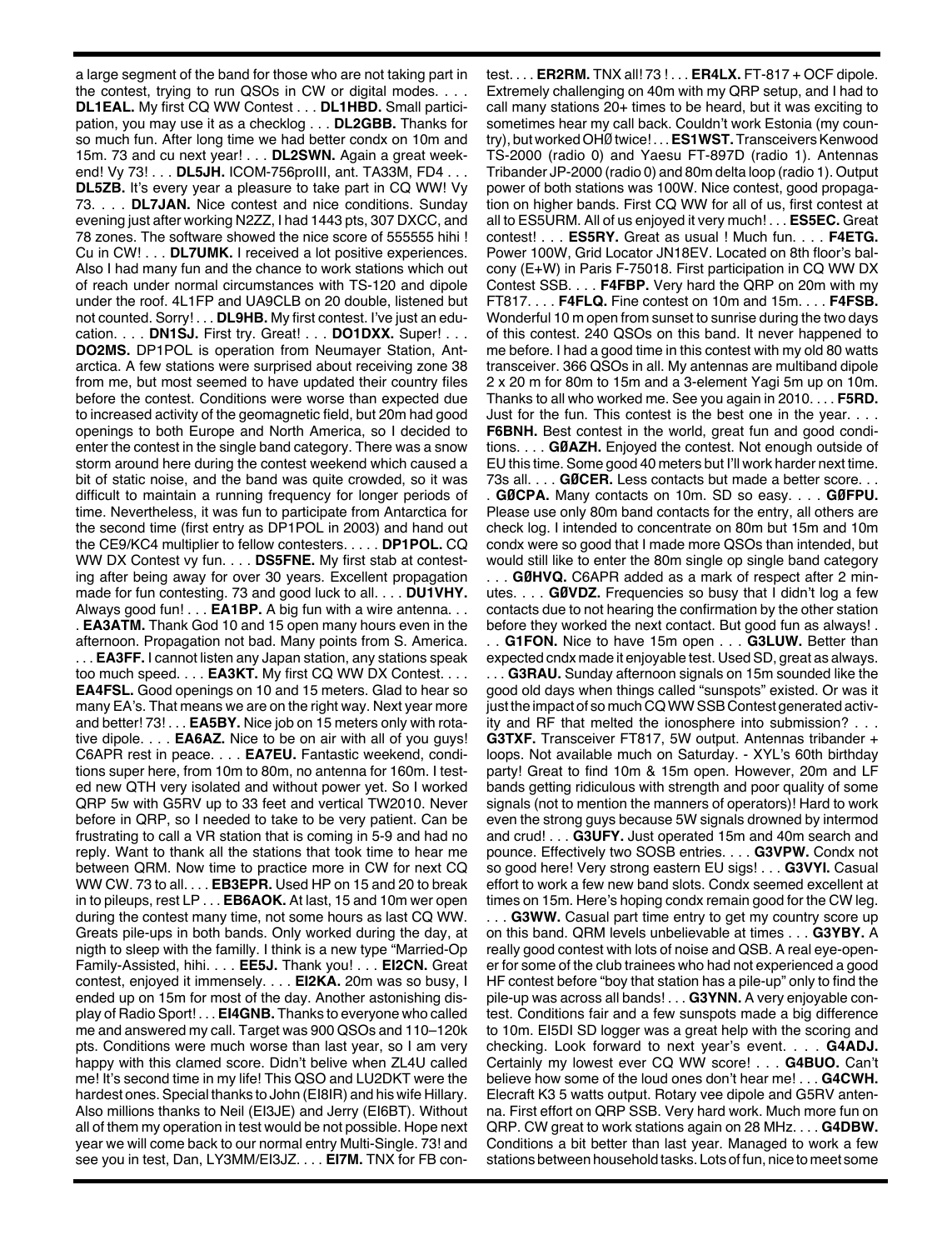old friends. . . . **G4DDL.** Nice to find all bands open, but some very wide signals from some stations. Had to give up at 200 Q's as I lost my voice! One major advantage of CW. I enjoyed the contest as usual and used SD for logging. . . . **G4DDX.** Thanks to all . . . **G4FSU.** Mainly giving a few points away but made some good contacts. Thanks for the points. Only a wire trap dipole and a verticle were used during this contest. . . . **G4JSR.** Some of the 1kw, 59+40dB stations need to buy an RX! So many calling them they don't hear. . . . **G4KIU.** It was great to get PJ2T for a new one on 80 metres! Who needs sunspots when you can work a VE8 and a VK8 on 20 metres from the mobile during the same weekend? . . . **G4NXG.** The CQ WW gods brought us sunspots with lots of activity and even the wife allowed me to play radio! . . . **G4OCO.** Very hard work. Conditions far from ideal. Deep QSB but managed to work DX on the peaks. Antenna polorization seemed critical. Southern EU stations seemed well behaved for a change. . . . **G4WPD.** Good experience with great conditions on HF bands, just like old times! Let down at last minute by lack of operators though. Will improve for next year! . . . **G5D.** Problems with intermittent high SWR on 40/80m so only giving points away! . . . **G6CSY.**An excellent weekend, good company, and good teamwork. . . . **G6MC.** DX seemed lacking but first into B7 good near conditions for 10m. Enjoyed the contest . . . **G6UBM.** Very enjoyable contest. . . . **G7BRZ.** Why oh why do things blow up just at the start! . . . **G7NKS.** Enjoyed the contest in spite of the QRM! . . . **G8DYT.** Highest number of QSOS in CQ WW. Enjoyable contest. . . . **G8ZRE.** Great contest as always . . . **GA2MP.** No wind problems this year and nothing (substantial) broke for a change. . . . **GMØB.** Much better condx than last year, but 20m seemed to be wall-to-wall KW stations. Big radio died, so used the FT-857D, no filters, and a PAR EF-20 vertical. Great fun again, and can't wait for the CW section. Thanks to all fortheQSOs and 73 to all. . . .**GMØIIO.**Another contest over. As always thoroughly enjoyed the event although we all were extremely tired. Major incident this year was that we lost power at 03:00 GMT just after the contest started and had to wait till 07:30 when we could disturb the people in the house to restore power. Technically all ran reasonably smoothly with one or two issues to sort out over the 48 hrs. Again this year we had some new Foundation Licence holders in the team. A baptism in the CQ WW contest. I must admit I must give them 100% on how they took to and dealt with the massive pile-ups. They are now hooked on contesting and cannot wait for the next one. Makes it all worthwhile. Great contest so keep up the good work. . . . **GM2T.** Again a major contest and again I had to drop my mast down to 5mts because of the high winds on Saturday eve ning. Sunday night no wind thankfully so managed another few contacts. Not a high score but the big stations generally were good listeners Thanks to all. . . . **GM4UBJ.** The club station was spotted by some members on the cluster during the test in error by a nonoperator. The issued was disclosed on discovery. . . . **GM6NX.** Great contest. Had a couple of technical hitches with the 2nd RX and lost time at the start correcting this (and nearly lost the front end). Some massive signals on the band. Couldn't hold a frequency in the USA General licence and GM common licence band 7175–7200. Ended up lower down the band. Very busy, lots of QRM, hope the CW leg is less stressful. Thanks for all the QSOs, 73 Jim, GMØNAI. . . . **GM7R.** Not entered CQ WW for years but had time this year XYL visiting kids. Got a copy of EI5DI log which is a snap to use. SD program made the contest easy and fun. I am only a little pistol but still got 78 countries in flat conditions,working hard digging out DX and slots just made my weekend. . . . **GWØANA.** 100W to a mobile whip/vertical in salt water. . . . **GWØTSM.** Took first minute out in remembrance of the C6APR Ops: Pete W2GJ, Ed K3IXD, Randy K4QO, and Dallas W3PP. RIP guys. . . . **GW4BLE.** Very enjoyable contest as usual. . . . **GW4EVX.** Rig homemade transceiver 5 Watts ouput. Antenna GPN4B vertical for 40, 20,15, and 10m. . . .

**HAØGK.** There is a big problem with my antenna. But the contest was very excellent! . . . **HA5BA.** Operator 1: Klara Nemeth (HG5-538 SWL age 14). Operator 2: Angela Nemeth (HG5-545 SWL age 12). Our first CQ WW contest operation. . . . **HA5KID.** Mother sun showed some mercy at least. . . . **HB9AAP.** Just at this weekend the propagation raised. Good conditions on 10m and 15m. 25% of QSO were DX. . . . **HB9CIC.** We used a single 154m delta loop at 20m, fed with ladder line as antenna for all bands and it worked fine. Murphy was with us: The power supply of our Drake L7 PA failed on Sunday morning, with a big BANG. . . . **HB9LL.** TX: FT-920 + PA, 1400W, RX: 2 x FT-920 RX1: for TX freq RX2: for split freq and for continous band scanning for multis and QSOs RX1+2: with an audio mix box by HA5IW to receive RX1 or RX2 or RX1+RX2 together (e.g.: CQ and band scanning in the same time, or listen to USA on split freq and EU on TX freq in the same time). Ant: 2-ele Yagi and 2 x Beverages. It was great! . . . **HG5A.** Back in HK. Lots of fun. I'll come for more on CW. . . . **HK1KXA.** This year I decided to work on 20m and check the performance of my TH6 antenna. At the start of the contest, there was no communication between my rig and the Win-Test program but I did not try to use another one. By the time I managed to make it work, I could not pull anything out of the noise from the people calling. I searched for a free spot in order to call; there was none! I started working South American stations but could not hear any North Americans. Time was flowing and I was very surprised when VK and ZL started calling me; a little pile-up was building. Never in my ham radio career have I had such pleasure of being called by well-organized VKs and ZLs. Even though I did not work any new country, I was pleased to reach almost 300 QSOs just on 20m. Thanks all for answering my calls. What matters is the quality of the contacts, not the quantity! . . . **HK3W.** Propagation was much better than last terrible years. I could hear and work many stations with simple vertical and 100 watts output. Thanks to all great ops who picked up my flutter signal! CQ WW is always wonderful amusement for me! . . . **HL1VAU.** QRP a new experience. Not many QSOs but a lot of fun. . . . **HQ2W.** Pse turn ur beams to SE Asia! . . . **HSØZCW.** Heard several HS stations on 21 MHz. Weird no KH6 heard but did work 4 CA stations. . . . **HSØZDR.** Excellent prorogation first day on all bands, especially 10 meters. Second day 10 meters not so good. Propagation to North and South America opened on my sunrise, just half an hour before contest ended. . . . **HSØZEE.** Good contest again. Beat last year's score. Conditions bad on 20/40 from Thailand. . HSØZHC. Had a very enjoyable contest. Nice to have 10 and 15 mtrs open throughout. Thanks to all for the contacts and to CQ for sponsoring. . . . **HZ1PS.** Started with K1EA software that failed. After the contest I inserted all 160m QSO by hand! What fun! . . . **I1EIS.** At long last a fantastic propagation in 10m . . . **I5KAP.** CQ WW SSB really nice. After many testing this year I had great satisfaction to use a new system of two vertical spaced 1/2-wavelength, switchable between 0° to 180° (broadside and endfire). New system with the help of Jay WX0B (array solution) and W9AD. system has shown better than 4 square used last year during the cqww 2008 tnx to those who have worked me 73 lou IG9R . . . **IG9R.**Very few hours on ,90% S&P,great condx, almost impossible to run with just 100w.CU in CW leg . . . **IK0YVV.**Check log to celebrate 55 years from first ever cq contest in October 1954 as i1ycz/Trieste 154 qso no W, I think no Sun spots. Rig Geloso sets, windom ant. This year FT 817 low dipole one qso every 15 stations called. . . . **IK2AIT.**As usual the CQ WW SSB is better than 100 sunspots: all the world was onair. I enjoyed the weekend. . . . **IK2MLS.J**ust a few QSOs after I came back home from visiting IR4X team . . . **IK4AUY.**Nice contest with good conditions every time. At next year...Tony . . . **IK6OIN.**In my LOG not quantity but quality! . . . **IK8YFU.**First M/S experience with a lot of fun and lots of ideas for next year.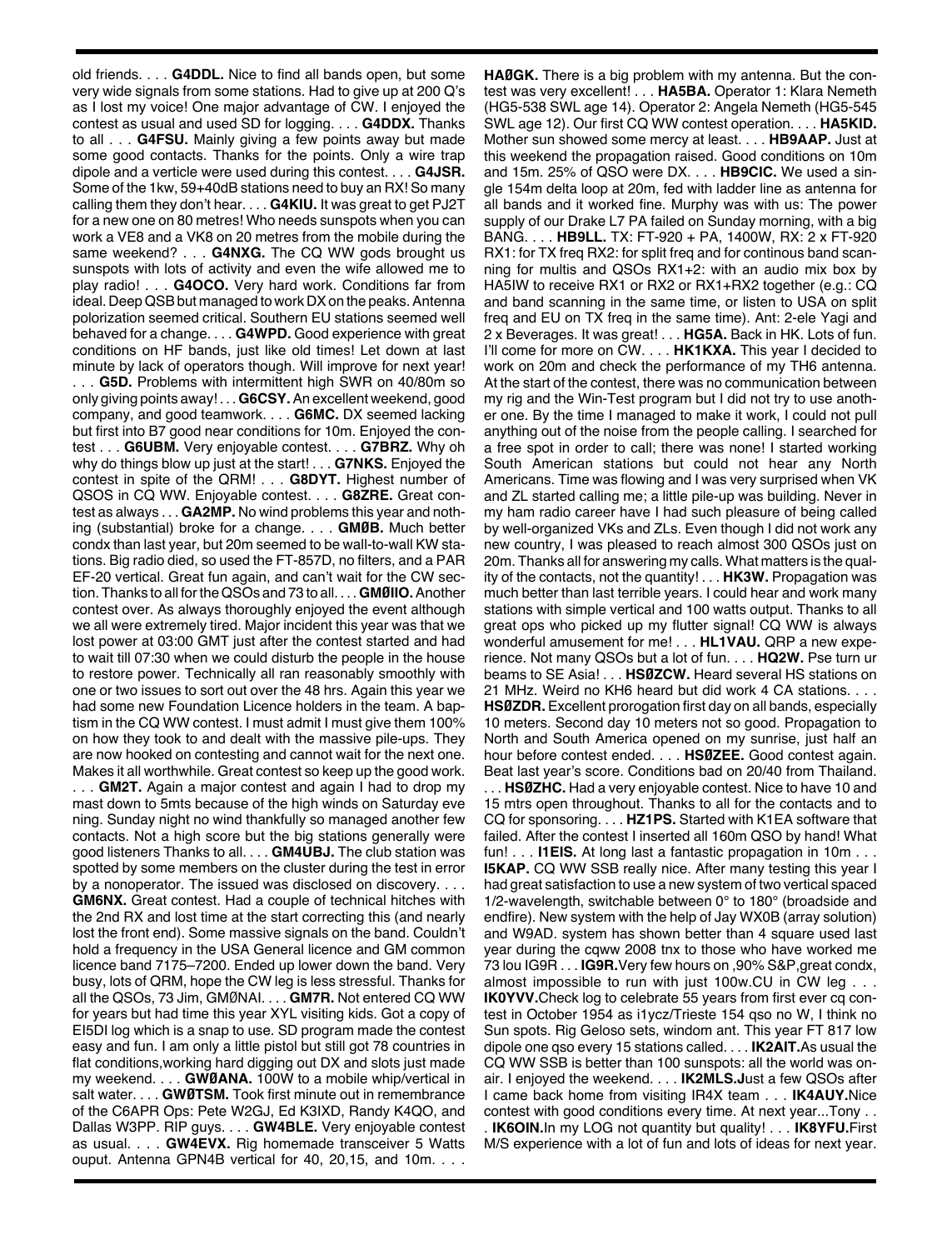. . . **IQ3RK.** A good contest for IR3Z team with only 2 OMs. To next year! . . . **IR3Z.** It was the first presence in this contest! It's a very hard contest. Our presence it was not sure to the last day. There was some trouble during the contest. The hardest were homemade linear amplifier (by IT9INO) out of use on Sunday and The Battle Creek by IT9INO out of use on 80m and 160m on Saturday night. But the strong propagation helped us. Hi! Many thanks to the "mago" IT9INO. See you in the next SSB contest! . . . **IT9DFI.** Uuexpected nice propagation on 15! Good number of stations present. . . . **IT9RYJ.** Second presence again with 500W max, Windom x 80-40 and rotary dipole x 20-15-10. I got a little improvement due to an untimely cold and relevant trouble for the sore throat. Anyway it was stronger the will to be on air! . . . **IWØGTA.** Thanks to all. Propagation was fantastic on 10m. . . . **IWØHBY.** Good propagation but in QRP condition is very difficult to be heard by DX stations. Kenwood 570D with power fixed at 4.7W by international regulation non-modifiable. . . . **IZ1DGG.** More difficult to contact EU stations than outside. . . **IZ1JLF.** Vy gud for B.F.T. Bergamo Team! . . . **IZ2FME.** Beautiful experience, lot of hams, congratulations. . . **IZ2NZZ.** Really fun propagation on the upper bands! Interesting results with my new setup: triband delta loop, 2-ele Moxon 40m. For the next year I will set up good antennas for low bands. . . . **IZ7KHR.** Bellissimo contest, molto affollato. . . . **IZ8HUJ.** Good propagation also on 10 meter band thanks to sunspots. Great contest! . . . **IZ8MBW.** J68JA, operating from St. Lucia. A tough job but someone had to do it. . . . **J68JA.** I enjoyed the contest. . . . **JAØAVS.** What a wonderful contest! . . . **JA3VUI.** I enjoyed the contest. . . . **JA4EZP.**1 5m band was vy nice opening to WW. Thanks to the nice sunspots. . . . **JA7DOT.** This was a second or third attempt for SOSB 20m since 2004 (JA8RWU) or 1994 (KH2V). No zones 22, 35, 36, 37 even searching carefully or CQing for those areas but in vain. Anyway condx were so-so and enjoyed CQ WW as usual. CQ WW is CQ WW and CQing continuously wide for the world as long as I am! . . . **JA8RWU.** I QRV on 80 single band low power. We have very heavy QRM jamming from BY or P5 direction. The condition was not as good as a last year. The conditon between the U.S.A. and JA was not good as a last year. I got the self best score last year. But I could get only half points of last year. . . . **JE1SPY.** I enjoyed very much. . . . **JF1DMY.** I am DX beginner from last month. I enjoyed the contest. . . . **JF1MAD.** Enjoyed the contest. . . . **JF1SEK.** Rig FT-1000MP, antenna/power 400W PEP 40m ANT. Brown ANT home made. 6m long 6m high with Center Loading. 20m ANT. 2elements YAGI home made 15m ANT. 2elements ZL special home made Condition of 40m band was very poor, But I could enjoy the wonderful contest. . . . **JF9KVT.** I enjoyed the contest. FB DX . . . **JG1GCO.** Enjoyed it. Many thanks to all participants. . . . **JG5DHX.** Why 75m only entry? My MonstIR could not be rotated as the rotator was destroyed by the 18th typhoon. My setup was IC7800 + TL933 and an end-loaded vertical dipole using a Spiderbeam 18m fiberglass pole. I also used RX antennas; 300m Beverages to Eu and NA and the phased verticals beaming toward north. It was parttime casual S&P only. . . . **JH3PRR.** Great contest. . . . **JH4UYB.** Very nice contest! . . . **JH6FTJ.** I enjoyed the contest. . . . **JI1LET.** I enjoyed the contest. . . . **JI3CJO.** I enjoyed the contest. Thank you very much for picking out my weak signal. . . . **JI3OGI.** I enjoyed the contest. . . . **JK8NIP.**I enjoyed the contest. . . . **JM1RQS.** I enjoyed the contest. . . . **JO3EVM.** I'm very glad to have many QSOs. The maximum output power in the contest was 5 watts. . . . **JR1NKN.** My second contest and I enjoyed it a lot! . . . **JY5CC.** Nice to see 15 meters coming back to life. . . . **KG6DX.** Best contest I have ever played in. . . . **KH7XS.** Pretty good propagation on all bands here in the Virgin Islands (St. Croix). Just work 12 hours. . . . **KP2DX.** Dipoles and amp did not work half the time. Next year! Love this program . . . **KP4US.** We dedicated this CQ WW SSB contest to C6APR Team (W2EJ, K3IXD, K4QO, and

W3PP). Died in a tragic aircraft accident on their way to Crooked Island, Bahamas following their passion for this great hobby. L73D Team. . . . **L73D.** Callsign LA1TPK is only in use when we are out working in field. Antennas are made in field almost every time, up in the trees or on some of our masts or towers. We are not contesters. We only enjoy radio out in the fields. . . . **LA1TPK.** Just fooling around to see if any interesting callsigns showed up.

. . . **LA6CF.** The aurora sucked the condx at night but still a very nice weekend . . . . **LN2T.** Crazy climate here in the south and with much snow in late October! Many times I needed to stop transmission because SWR was too high and TS-850 antenna tuner was not enough. . . . **LV5V.** IC-775DSP, antenna 80m long Double Zepp at 15m as my contest place was not available. I did some QSOs from home QTH. I lost many points on 15 and 10, because using only ann 80 meter long Double Zepp antenna , and also my location is very bad for this band. So hope to do better next year. . . . **LX1ER.** In memory of C6APR team. . . . **LY8O.** This is my first CQ WW SSB. I worked in the new Xtreme category with my remote-controlled station through Internet. I was working 220 kms away from my shack. It was great fun with so many stations working. . . . **LZ2NKM.** This is the first time I have taken part in a contest . . . **MØNNH.** Just working for check log this year . . . **MØOXO.** This was the first CQWW contest for this callsign. M3W had a mixed reception. I don't think that it helped that the call was not in SCP. I had lots of "Mike Three Whisky - your full call?" I operated from home, which is in a conservation area. I used two FT2ks, with amplifiers, SO2R, but with only one aerial for 20, 15, and 10. Most contacts were S&P but the 2nd radio helped as I could be searching another band while trying to break a pile-up. My aim was to make over 1,000 Qs with over 500k points, which I managed in the final hour. The higher bands were great, especially 15m, so I expect scores will be good this year. . . . **M3W.** The annual entry in CQ WW from M4A has two aims: to improve our score from the previous year and to introduce new students to contesting (hence our very long operator list!). Both of these objectives were fulfilled yet again in 2009, so it was a successful contest for us. There were no major problems this year, although we were hindered by a lack of aerials which meant that we could not have the radios on 15m and 10m at the same time. Thanks to all who contacted us. . . . **M4A.** Great fun. Thanks for all the QSOs . . . **M4U.** Elecraft K3, ACOM 1000, 80M Doublet, 40m GP. Great fun, nice condx on 10/15m for a change. K3 helped dig DX out from EU QRM. Thanks to all who persevered to work me. . . . **MM3T.** Was fun to use SSB after a log break . . . **MUØFAL.** Entry for 15m. Other band QSOs submitted as a seperate check log. Good prop on 15m this year. Used SD for logging. . . . **MUØGSY.** Good contest. Only able to operate short time . . . **MWØRZC.** Cracking contest this year. People still operating right on the band edge though! Not as good as 2007, but a pretty good effort nonetheless. Best DX Thailand and got WE3C on 40m split! First time I got US on 40m. Have heard it done, now I have! TX ICOM 7400 with 100w (about 50w on 80m) with Heil ProSet IC, antenna Hustler 5-BTV. . . . **MW1MDH.** Most active bands into my area were 15 and 20 mtrs. Very difficult to do contacts on 40 and 80 mtrs. Maybe I needed high power to break the wall of stations active on those bands. Very rare to hear only few of the big guns from the Caribbean this time. . . . **NP3CW.** Nice time and happy with 10 m opening . . . **OA4AHW.** Great condx on 15m and more than 100 countries on 10m. This is CQ WW DX Contest again. . . . **OE2S.** Lots of fun, as every year. This year 10 meters was open for short skip inside Europe. . . . **OE3DMA.** Now they are coming, the sunspots. I saw that on the conditions on the higher bands. 160m was also a pleasure this weekend. . . . **OE5JKL.** Finally could motivate enough (4) club members to try SSB contesting, including one newcomer. Some antenna problems: 80 not QRV, 160 died after 10 min. of operation. Good to meet so many friends on the air. . . . **OE5T.** License since 12/08. My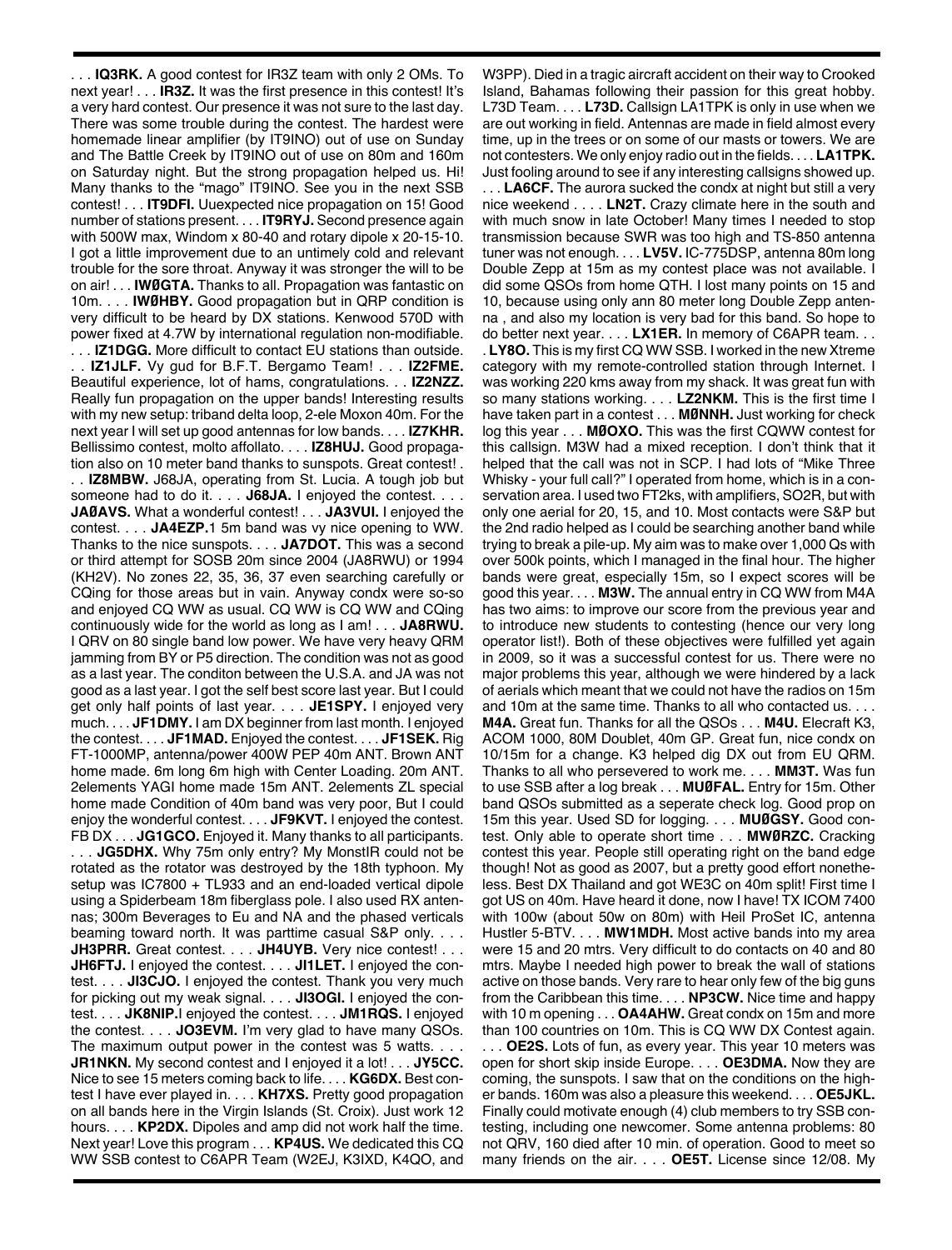power was 10W, low but not. . . **OE6HLF.** My Beverage antennas had a breakdown during the contest (the antenna switch did not work well). So it was very difficult to read the callsigns. It's a pity, a lot of multipliers are working below 1843. Our band plan (IARU Region I) did not allow to run SSB in that area. . . . **OE9HGV.** Mostly S&P during Saturday but the good propagation turned me on and most of Sunday was spent just running. The highlight of the contest was the nice propagation on 15m whereas the lowlight was the poor low band conditions. . . . **OG6N.** Rig FT-757 GX, ant. Hustler GP 5-BTV, input 100W, age 77. . . . **OH2LP.** Good contest. See you again friends. . . . **OK2SWD.** All the ops excluding of course one of the owners were there first time and were just getting familiar with the setup. We did what we could. There are still a lot of reserves especially in LF receiving in multi environment, I will work on it until CW leg. Also 80m is very far from optimized; hopefully something will come up until next autumn. . . . **OL4A.** As always the CQ WW was magi ! . . . **ON3ND.** Very strange condx on 10 meters. Enjoyed very much my first participation in this event. . . . **ON3RPL.** Great fun again . . . **OQ7T.** Just having fun, as didn't have much time this weekend. . . . **OR2A.** This was our first test with our new station, and we did well! Had a great opening on 15 meters towards the US. . . . **OT2A.** In remembrance of the C6APR team, Pete W2GJ, Ed K3IXD, Randy K4QO, and Dallas W3PP. . . . **OZ6OM.** I only participated 19 hours because of car accident 9 days ago, 7 broken ribs and 1 broken clavicle. Band conditions fairly good, but no real openings to JA and US West Coast. My 3 different 3-ele fixed quads, up 35–45 meters, all of which can be switched 180 degrees worked very well. Hope to participate full time next year. . . . **OZ7X.** Great conditions on 15m and 20m, but a broken 40m beam and poor low band conditions lessened my score. Still it was great fun as usual. . . . **P40A.** Great contest as always, good propagation on 15m. Ireally wanted to try out my new FT2KD in a major contest to see how it would hold up. Radio performed magnificently, one of my better scores on SB 15m . . . **P43A.** Splendid activity on all bands! Cu agn in 2010. . . . **PAØFEI.** Good going for the team but wanted to beat last year's score on the 21 MHz band which I did, although it is a far cry from earlier results on that band. Somehow lost the 28 MHz antenna on the Sunday, which is strange for a tribander, so will have to check everything before the CW part, which is no fun in the autumn rains here. . . . **PAØMIR.** Very nice contest. Participated after many years of other priorities. For the first time 80m only non-assisted and I was surprised at the good conditions. Worked 6 continents on 80m and a total of 58 DXCC and 12 zones. For me many firsts on 80m. Very appreciated! To everyone worked thank you very much. Will be there in the next year SSB and CW on 80m. . . . **PA2REH.** Working Kenwood TS850S and openline dipole 100W. . . . **PA3GEO.** Great show during this solar minimum! 10m band did show some life! . . . **PA6OI.** Very nice conditions. All our equipment worked well. We especially liked the good contacts on 160m & 10m. Our thanks to all the stations who worked us. 73 from the whole crew of PA6V (contest station of VRZA Division Kagerland/PI4KGL). . . **PA6V.** Nice contest only too little time to compete the whole time, hi . . . **PC2F.** This was a nice contest with lot of different QSOs. . . . **PDØOYF.** My first CQ WW SSB. Hopefully next year more time and less QRM. . . . **PD2WR.** My first mode is CW but I like SSB also. Pse cfm all QSOs with QSL cards; they are new DXCC in this mode now, Tnx. . . **PD5CW.** Tnx for the nice contest. Licenced 2006. . . . **PD7BZ.** Many thanks for the nice contest. Good activity. Till the next time. . . . **PE1LTY.** Some nice openings on 10 and 15 meters. Did manage to work some new DXCC so that doubled the fun. Hi. Thanks for pulling me out of the noise. . . . **PE2KM.** Very nice to have a new record of 550 QSOs made in this contest with QRP power. Never done that in 25 years that I am active in ham radio. . . . **PE2KP.** Nice contest and nice condx this time! And, fortunately, 15m and 10m bands

open! . . . **PG1R.** Nice conditions since long ago . . . **PG2D.** Too bad, we tried to operate with more members but unfortunately time was too short to make better log, so now single operator. Maybe better next year. . . . **PI4DIG.** It was a pleasure be active in this contest. We hope to be active with our group in many other CQ WW contests. . . . **PI4RCK.** This operation for the club station with a very limited operation. Would have liked much more operators but everybody was very busy so stayed at the 100 QSO mark. . . . **PI4WLD.** Again we worked with the motto education and fun . . . **PI4ZOD.** My first CQ WW. A lot of fun for just few hours of activity. Thank you all. . . . **PJ7MF.** This was my first participation in the category of QRP. What folly! But it is a good exercise in patience and expertise in the operation. The spread was very good here in the region and managed to make interesting contacts. I managed to explore the transmission system. It was a good experience. Thank you. . . . **PU1KGG.** I am 15 and it is my third contest . . . **RA1AUW.** Linux forever. . . . **RK4FAD.** We operated with 3-el Yagi on 80 mtrs full size. Condx were terrible but made more than 100 USA QSOs. . . . **RU1A.** Just try a high power entry! Well, my low power scores were much better! See you next year! . . . **RV6LFE.** Thanks for the nice contest! . . . **RWØCV.** Good luck! 73's! . . . **RZ3ABC.** Tnx for very nice WW DX Contest. . . . **RZ6HX.** Terrible madhouse in some pile-ups. Some people repeat their calls over and over. Happy to work the Neumeyer Antarctic stn, DP1POL . . . **SM5BRG.** Just a few Q's from my balcony wire ant. Next year will be fit into new QTH. . . . **SP5BYC.** Alinco DX70TH, 100W, antenna Inverted L + 16 radials. . . . **SP5CJY.** I had to go QRT at several intervals because of QRN due to heavy rain showers at my region. I didn't manage to break my personal record of number of QSOs but it was really fun after all. Maybe next year! . . .**SV3AQR.**We managed to double ourlast year's score.Thank you all for stopping by. . . **SX5P.** We tried just to play. Our club gained two new operators. . . . **SZ1A.** Guests coming in for the weekend, house chores, etc. That was all I could manage! . . . **TA1HZ.** This was my best CQ SSB contest so far, with more Q's and higher score than before. Distance champions this time were EK8WA/Armenia, AY4D/Argentina, and 9K2K/Kuwait. A lone Japanese station, JH7XMO, was heard early Sunday morning. My neighbour OX2A/Greenland came strong. My balanced autotuner gave up early Sunday morning so I took down the 80 and 40m dipoles and re-adjusted for 15m and 20m. Only 3% of all Q's were from USA and Canada, perhaps because of strong Northern Lights. And G4IIY rang the zone bell for me each time, what fun. Thanks for organizing this great contest. . . . **TF3AM.** Nice to work 4 KH6 and 1 ZL late Saturday evening. Doesn't happen everyday here. . . . **TF3AO.**V ery good. . . . **TF3SG.** Conditions better than last year. Even 10m was a little alive. . . . **U1BA.** WW is the longest contest. Rotating a knob non-stop for 48 hours is a very hard work. My idea is to add some more categories with a shorter active period in the contest (for individual categories). In WPX there are 36 active hours out of 48. My proposal is to have a "24-hour-active" period in both WW and WPX. The reasons are: It is almost impossible for a man to sit 48 hours in active mode. From the medical point of view it is even dangerous for health. Maybe it brings delight to the contester(and it does, otherwise what for he spends so much effort?) but it certainly tells negatively on his body and health. Most of the contesters are not young and unfortunately their average age increases from year to year. Active 48-hour period becomes too much for them. Many contesters have families. Being away fromtheir families for 2 days very often causes problems. We see many divorced and singles because of that. If we have a chance of "24-hour-active" category a contester can plan the weekend to meet his family's needs. Those contesters who live closer to the equator always have an advantage on HF bands (10m/15m). When the "24-hours-active" category is in power any contester can use his best antenna most of his active time and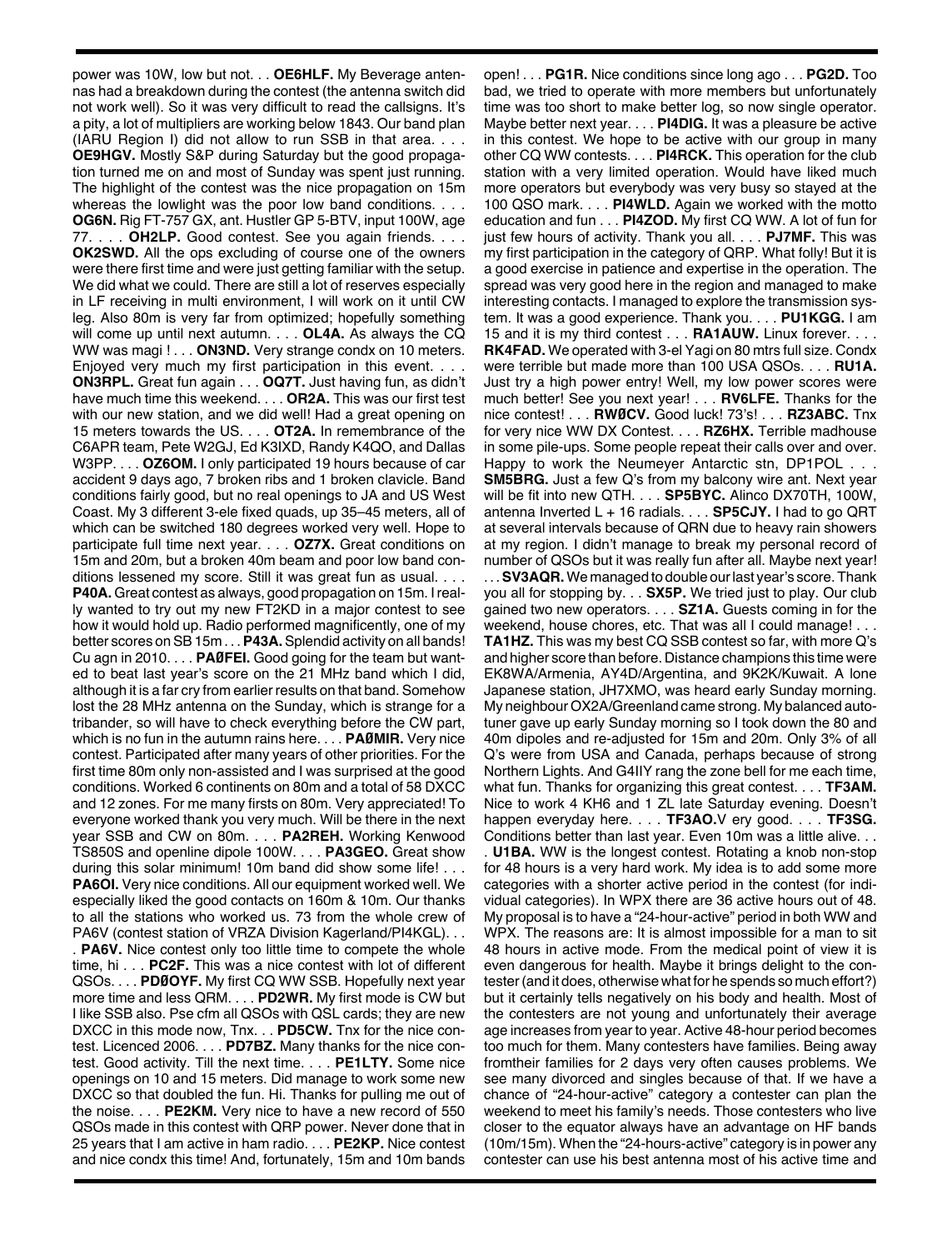so there won't be big difference between the results from different zones. The contest will become more interesting and really attractive. The number of participants will only increase because a " 24-hour-active" category won't influence other categories. It will be as an additional item to the existing ones. My proposal is to shorten the working period for Single Ops and have an additional "24-hour-active" category in WW (and inn all the long contests as well). Best regards to all the contestmen. Thanks for the QSOs in the contest. Good luck to the organizers and see you in 2010. 73! . . . **UA3BL.** Low power 100 watts, IC-7000. Mny tnx for the contest! CU next year. . . **UA3LHL.** To me of 13 years. The call sign was received 5 years ago. Very much I love this contest. . . . **UA9XLC.** Best wishes from Kazakhstan. . . . **UN2E.** Nice contest and great 10 meter opening! Thanks to all who answered me! I was not ready for the serious competition, but had lots of fun :-) . . . **UR3IQO.** Thanks to everyone who made this trip incredible! The pile-ups were so much fun! . . . **V31MW.** To my dismay I had acute bronchitis and had a problem speaking without coughing. This log is really just a check log. I hope for better luck next year. . . . **V51YJ.** Thank you for the great contest! . . . **VA3TTU.** Work all weekend left only a little time to play!

. . . **VA3XH.** Only had about 2 hrs of operating time. 20m very busy. Lots of American stations but not much else. . . . **VA7CE.** Great contest. This is my first entry. Super conditions, but not so great on 80/160. 15m was open for a good portion. . . .**VE1ZA.** Great fun . . . **VE1ZJ.** This was our 8th year traveling to Zone 2 for CQ WW SSB. We bring all of our equipment with us and set up along the St. Lawrence Seaway. Our travels this year included a blinding snow storm during the drive up and heavy rains that pulled apart some of our antennas during the contest. We set them back up again in the rain and wind. We had a small opening on 10 meters on Saturday afternoon. Our 160 meter, although performing better than last year, did not perform as well as modeled. We can attribute our improved performance to the increased sunspot activity, our use of Delta Loop antennas, new Elecraft K3 radios, and two additional operators. We hope everyone put Zone 2 in their logs. It was great operating and fun for everyone. . . . **VE2DXY.** Surprisingly good conditions for this near-permanent sunspot minimum. I've never worked so many BYs! Thanks to VE3FU for the loan of his station. . . . **VE3AAQ.** What a great contest once again. Bands were better this year than last it seems, as our score increased over last year's by many QSOs. This contest is becoming even more popular and we had fun working all that DX. I want to thank everyone who participated in this contest; you make it better, and especially the ones who worked VE3DC. Participation was high indeed as one of the group could not see a clear spot on his display on 20m to call CQ most of the time. Great fun for all. Hope to see you all next year. 73 Rick VE3BK. . . . **VE3DC.** Tough band conditions. QRN was tremendous and signals were very poor. Great to work some zones other then just 4 and 5. Highlight for me was working EI7M during the few last hours of the contest. I had expected better band conditions, but satisfied with my score. I used my homemade mobile screwdriver antenna with only one ground radial again this year. Being diabetic limited my operating time to only half of the contest period again this year. But the resulting headaches were worth the the time spent chasing the DX on 160m Top Band. Thanks to all who helped me make this an exciting contest. . . . **VE3EDY.** This year was sheer frustration and proof that one way propagation is more than a myth. I heard so many and just could not get out to them. Constantly asked for repeats and many times just not making a contact. The positive: it can only get better! . . . **VE3FDT.** Planned to do SOSB 80m QRP, but ended up with 50W instead of 5W because I forgot my new 2000W tuner scale is 0–200W on the low power setting, not 0–30W as on my old 300W tuner! Glad I caught my error before score submission, but my apologies to all who gave my "QRP" signal great reports. Sorry. Still my old TS-140S and higher 80m doublet at 50 ft did wonders. Thanks to CQ for great contest and to all the EU ops who pulled me out of the noise. . . . **VE3FRX.** First entry in this contest. Lots of fun. . . . **VE3LKV.** Condx very noisy first night. Much better Saturday night. Sunday morning surprised at final score after first night. . . . **VE3PN.** 15 meters was fabulous, best in years. . . . **VE3VID.** Only a few hours to play this year. Nice to work some DX despite relatively poor DX opportunities from VE5-land. . . . **VE5CPU.** Our usual semi-serious effort. The emphasis was on fun and good fellowship so when the condx went blotto when a solar event occurred, we shut it down and chatted. Ditto when "one-way" skip condx happened. When the bands favored us, we went at it. Thus the fun parts took priority over the drudgery of simply rolling up the score. And we broke in a brand new contester, VA6GWS, so it was a good weekend. . . . **VE5PV.** Too bad the 80m band was wiped out by a coronal hole discharge. First time tried this contest from home QTH. Quite intense! . . . **VE6FN.** One hour of great fun! . . . **VE6KK.** It was nice to finally see some activity on 15m. . . . **VE6LE.** Very good condx plus many stations equals great contest! It's too bad that all paths to Europe stopped at the Missouri River, though. One-way propagation is the bane of being north of 50 degrees; I can hear them but can't work them.

. . . **VE6ZC.** VE7EAR VE7WES . . . **VE7CML.** We had a lot of fun using our Vintage Yaesu FT-101ZD and FL-2100... . **VE7NA.** Worked the contest portable from Broughton Island (NA-091) and had fun on the higher bands. Thanks to all who could dig out my weak signal. . . . **VE7RSV.** A very good contest with good openings on 10m. It was hard work at times with only low power. I used SD as the logging program and that worked fine. . . . **VK2BJ.** Good propagation on 10 meters. . . . **VK2PN.** Due to illness, I only could do search and pounce. 40m band was the best, but theothers were bad at times. . . . **VK3IO.** Hard going like the WPX but throughly enjoyed it. I'll be back! . . . **VK3LM.** Welcome back 10 meters! Not long openings but at least signs of life with late afternoon openings to EU from VK. Chinese radar really hurt on 40 below 7100. . . . **VK3TDX.** Great that conditions are improving at last! Thanks for running the contest as usual. .

. **VK3TZ.** My second year in this great contest. Still 100 watts, no beam and wire antennas only, but this year lots more wire in the trees and time on the bands. Very happy with the results especially on 15/20 meters Thanks to all who took the time to work me and all who put in the effort to organize it. . . . **VK4BL.** A thunderstorm, lightning stike along the ridge here, intermittent coax on 10m (I did say I was going to fix that 12 months ago!) and then blowing a tube in the amp (found spare and installed it, back on in <45 minutes) all makes for a fun contest! . . .**VK4CZ.** 15 meters was the big surprise this year. Even 10 meters came to the par. Great fun here. . . . **VK4EJ.** Awesome conditons. This is why I became a ham. . . . **VK4HG.** Great learning weekend. .

. . **VK4IU.** We had a few problems with the computers, but the sun shone and the beer flowed! . . . **VK4KW.** A few hours to play. Nearly got DXCC on 20m, 99 countries! Ten-Tec Orion, 5-el Yagi. . . . **VK7GN.** Thought I'd just have little fun but I got serious after a few calls. As well 10m was open so I worked a few there for the first time. All in all I had had a ball but should not have worked morning shift before the contest. . . . **VK8HPB.** Had a great weekend. See you in the CQ WW CW. . . . **VK8NSB.** With 100W from VK this was a search & pounce effort except for a short JA run 1st night & nice Euro run 2nd night. Spent lots of time chasing new DXCC countries. Not much luck with N. America though. Lots of fun and thanks to all when I had to repeat my call lots of times ,73s. . . . **VK8PDX.** I love this program. Yes without question. . . . **VO2NS.** The new 55-foot tower was a big improvement. 15M was outstanding!. . . . **VP2MDG.** My station used two 90Ah batteries charged by solar panel.VR2ZQZ/p contest activity left zero green print on the Earth. . . . **VR2ZQZ.** C6APR we will miss you guys. RIP. I was working through the weekend, not on the radio but office work! Felt like a contest too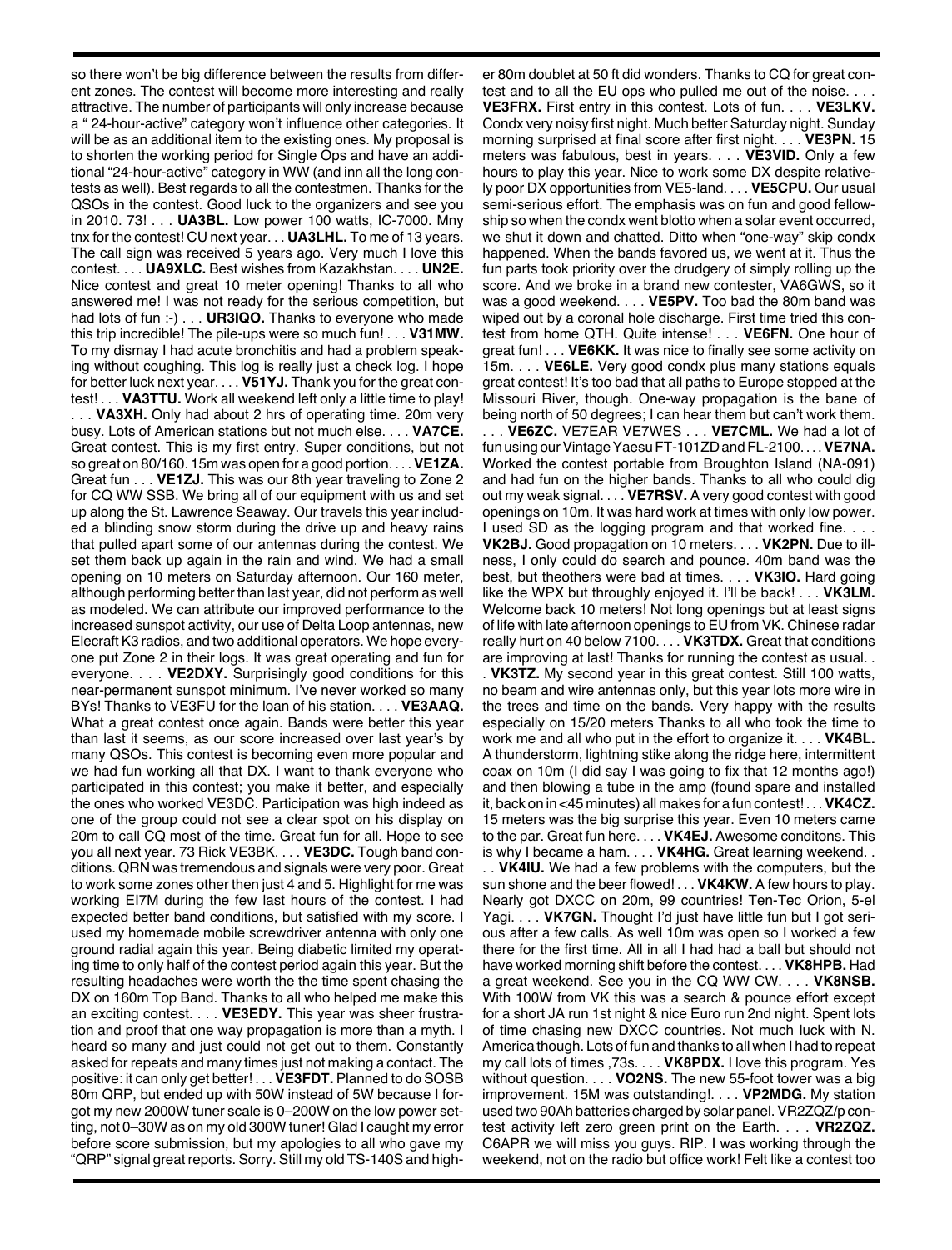:). Just tuned around a bit, but a serious operation was not in the cards with the C3S antenna down for repairs. Used the 40m dipole for 15 meters and the Force 12 Sigma for 20m. At one time practiced some high speed S&P by spotting stations on on the cluster on 15m. Must check my dial spin rate on that :). Congratulations to VU2PAI for a great show, especially on 15m; he had close to 4 million points in total. 73 and see many of you in the CW leg. . . . **VU2PTT.** Limited time to operate but fun on 15. . . . **VY2LI.** Condx seemed down a bit on Friday night, but improved Saturday/Sunday. Nice to work many old friends. CU in the next one! . . . **VY2ZM.** Great conditions on the band. . . . **WH2X.** I can attest 15 meters was king! More than 100 contacts. 4U1UN was the only new one (and "badly" needed). . . .**WP3GW.** This is my first experience with this type of event, but it was interesting because in the morning the power went out here at my house and I had to go ingenuity to be on the air, pace 2 hours to get the battery until light to the area. Indeed it was a unique experience that I would not miss the next year. . . . **WP4NEG.** Propagation was not useful. But I had fun. With low power it is not very easy for others to copy you. But with my antenna A3S beamed to the north I heard very strong HSØ land. Tnx all of you who answered my call. Low Calories Group, 73. . . . **XE1AY.** My first contest, enjoyed it very much . . . **XE2AUD.** Several things showed up last minute and just allowed less than 12 hours of fun. . . . **XE2K .**I enjoyed the contest. See you next contest . . . **XU7FMZ.** My transceiver is Yaesu-920. Max power in the contest is 100W. My antenna is R5 about 20m high above the ground. . . . **XX9AU.** Nice contest! Full enjoy and happy. . . . **YBØBCU.** Waiting Zones 2 and 13 but no copy. CU next year. .

. . **YB1TJ.** CQ WW DX Contest is the best contest of ham radio. Tnx to all stations. 73, hpe cuagn next. . . **. YB3IZK.** Good propagation on 10m . . . **YC9MDX.** Very good propagation. Kenwood TS-430 S; triangular loop. . . . **YE1ZAL.** This was big team with 17 operators. The goal was new World Record Multi-Two category. . . . **YE2R.** Nice contest like every year! . . . **YO8RIJ.** Nice propagation in 15 and 10m! . . . **YO9FNP.** 80 mts band conditions were poor. Band was crowded with real weak signals. I will look for better low band antennas for next year. . . . **YV6BXN.** My first international contest. Very interesting. Thank all of you. See you on next year 73 . . . **YY5APA.** Thanks to all concerned in running the contest. . . . **ZC4LI.** Didn't have much time but did enjoy making a few QSOs. Whilst not a competitive log it should help the checking. . . . **ZL3PAH.** We set ourselves a difficult target this time and exceeded it with our best score ever. New antennas and more focused operating made the difference. Our history of amplifier failures still continues. The high spot of the weekend was great propagation on the higher bands with 10m opening for good runs. . . . **ZM2M.** QRM, QRN, etc., etc., what a battle. . . **ZS4U.**

## **USA QRM**

Tough to operate while the C6APR plane tragedy was so fresh in my mind. A terrible loss of these four hams. . . . **AA1K.** Finally some activity from the sun, and actually made contacts on 15. Not easy to do with only a single 43 ft vertical. Even made one contact on 160 but didn't try 10 at all. Still could not hear JA on 40 but VK was audible. Only ZL I heard on 40 was out of US band. Had a great time, logged 13 hours. . . . **AA4D.** Thanks to all the DX, especially all who travel to be DX for us. . . . **AA8LL.** Great contest again. It sure was wonderful to have sunspots and 15 open. Last year I hoped for 10 to be open next year and I hope for that again! This has got to be the premier contest. . . . **AC9S.** My 1st CQ WW SSB Contest. . . . **AD7XV.** I worked this contest casually, using mainly selective S&P. The goal was to get some new DXCCs in the log. I was amazed at the amount of activity on 15m and spent alot of time there tuning through the band. It was very nice to get 11 new DXCCs on 15m, and a total

of three new ones in the log (Senegal, Ceuta & Melilla, and Montserrat). Finally, got up to 100 DXCCs on 40m by picking up five in this contest. Hopefully a few more new ones will make it into the log in the CQ WW CW contest that is coming up. I witnessed some great DX ops who really knew how to handle the pile-ups. The conditions on 15 were phenomenal. 40m was a mess and was really tough on my reciever with so many stations piled into the lower part of the US voice band. 10m was disappointing, but what can you expect with these solar conditions? The flux of 76 for most of the contest surely helped on 15. Thanks to everyone who dug me out of the pileups and the noise. Running a Yaesu FT950, 100 watts, with a Butternut HF9V ground mounted vertical antenna. No amp, no tower, no beam. . **AE5PW.** 15M was great all through the contest. What a treat for someone who has just gotten back into ham radio after a 40 year absence! . . . **AF6NI.** Absolutely wonderful contest. Had a blast for the time I was able to work. Looking forward to next year. . . . **AJ4JD.** Best score ever! Wish some of the stations would slow down to make sure the exchange info is correct. I (and they) will have a few deductions because they are in too big a hurry. . . . **KØJJM.** This contest is a great chance to contact countries that are not normally available from this location. The last thing that I want to do is cause them a "busted" call. Here is my check log. Thanks! . . . **KØKZA.** Oh to be a big gun during this contest. My 100W couldn't quite get everyone I was hearing. . . . **KØLDS.** My first CQ contest, a trial run this year. Watch out for me next year. Thanks for the contest. . . . **K2AMP.** Nice to see 15m working once again. Now just waiting for 10m! . . . **K2CS.** Just to get away from the horrendous 20 meter QRM, splatter, and noise. I rested my ears on the silence above 14350 kHz! . . . **K2MFY.** Nice to hear fairly good condx on 15 meters. Hopefully a sign of things to come. Thanks to all for the contacts. See you next year! . . . **K2Z.** Lots of fun. . . . **K3EST.** First CQ WW SSB. Lots of fun, even with 100 watts and a dipole. QTH is overlooking the Pacific, so the "ground plane" helps a lot to the west. 15m was amazing, working from Malaysia to Morocco. Some of the "big guns" should listen to themselves — too much processing! I heard one that sounded like he was talking inside a huge trashcan. Lots of echoes echoes echoes. Makes it hard to copy even though S9+10. . . . **K3FIV.** One of the most exciting DX contests in memory. Solar flux 76!. . . . **K3MD.** My 96 ft vertical could not cut the mustard on top band. . . . **K3TC.** TS 850 to Windom at 45 feet The ether seemed to suck the energy out of the low bands on Saturday and squirt it into 15m on Sunday. . . . **K3TN.** It was a challenge to work DX on 160m SSB with low power. . . . **K3TW.** My first submitted log [I think] for this contest. I had a great time and enjoyed making many contacts with DX stations I have never worked before. Everyone was wonderfully courteous. . . . **K4ALE.** Beat last year's score and '07's. Still having issues getting across the pond. . . . **K4GOP.** Did this one for fun and fun it was, with a very nice 15m opening and a SF of 76. Truly astronomical! . . . **K4XD.** First time operator in this contest, fun. . . . **K4YRK.** Started out very slow but this one was great fun. It'll feel even better after about 24 hours uninterrupted sleep. . . . **K5LAD.** 15 meters hasn't been this good in years.Getting my tribander back up didn't hurt on my home made hazer. . . . **K5MV.** My only antenna is a 3-el SteppIR Yagi with 30m/40m driven element and I only work 10m thru 40m. 15m was great this year. . . . **K5RQ.** In memory of W2GJ, K3IXD, K4QO, and W3PP . . . **K5WW.** Had surprising QSO with YO4ATW on 10 meters. . . . **K6GEP.** Had a great time on the air for operating 13.5 hours at N6XI Truckee QTH. . . . **K6ST.** Good contest with nice opening on 15 meters for once.Thanks for pulling my call out of the pileups . . . **K7ABV.** Had fun even though band condx were poor . . . **K7GIM.** 15m was a big surprise and a real treat. Was hoping for a good 10m opening but didn't hear it. Maybe next year. . . . **K7QYY.** For my contact with TO7A I mistakenly sent zone 5 (I haven't operated this contest for years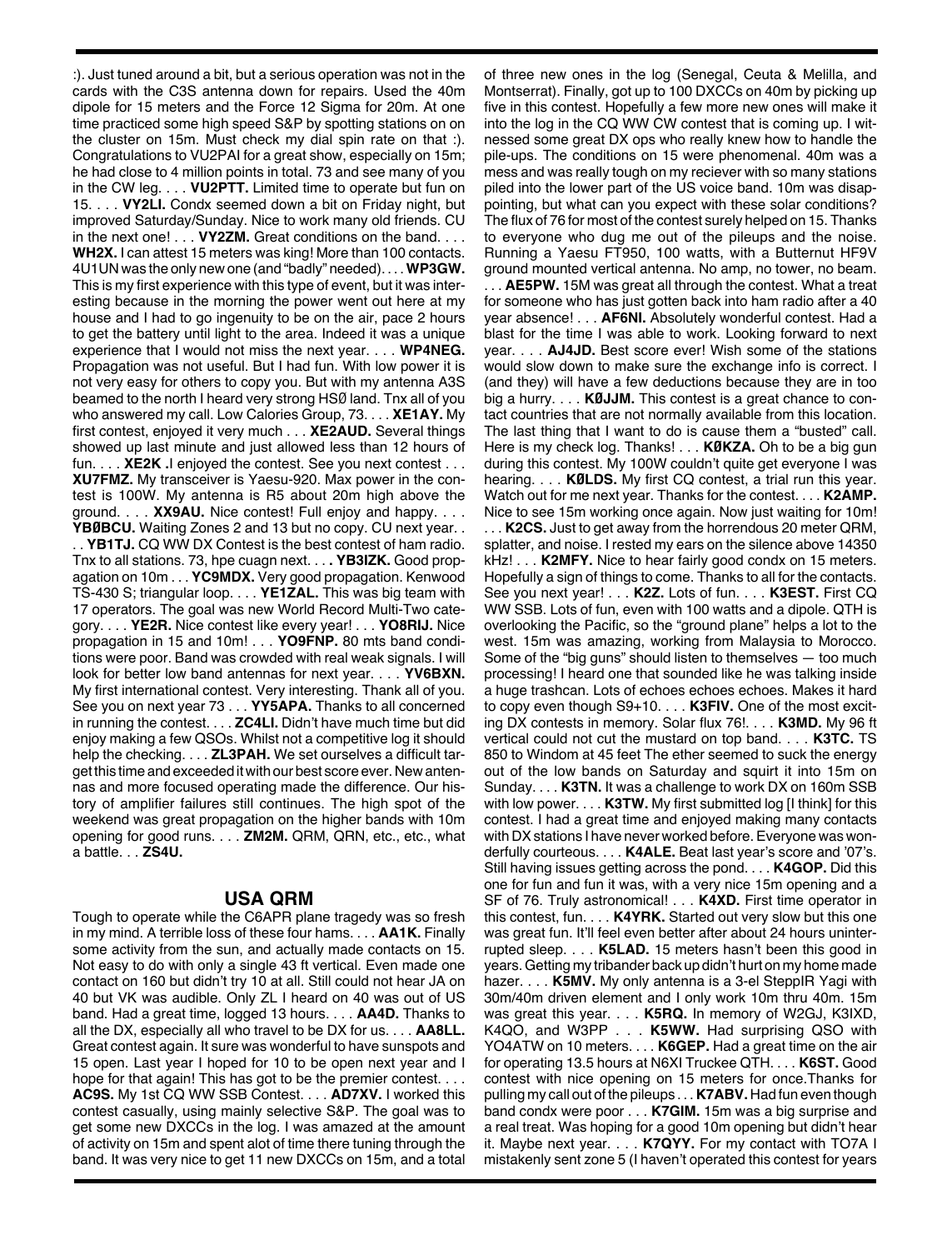and forgot my zone), so I hope you don't penalize him. I don't care about my own score. I entered the contest just for fun. . . . **K7RB.** Only did about 9 hours, but interesting propagation. Worked a lot of 15m, and a hint of 10m. 15m was fun, not as many overdriven multi KW stations up there. . . . **K7RFW.** Great contest and as always, great contests create their own propagation! . . . **K7WM.** Nice to see some life on 15, although the northern paths were tough for a LP station. Sorry I didn't have more time. . . . **K8IR.** It was good to see the solar flux above 70! . . . **K8OZ.** Good contest! Thank you CQ! . . . **K9CHP.** How about a new class: "Zero Gain Antennas," as that's what I had with a 5BTV! . . . **K9OM.** We only had time to operate 16 hours and really enjoyed it and will try to mount a bigger effort next year . . . **K9SG.** This was my first real contest entry. I had a lot of fun

and learned a lot. Making changes here and looking forward to next year. . . . **KA3FZO.** Great QRP fun though QRM and QRN was a challenge! . . . **KCØJBU.** I didn't have much time to spend, and antenna problems popped up, but I sure had a lot of fun. .

. . **KCØREY.** Lots of fun until I hit my usual powerline QRM. . . . **KC2KTZ.** Very nice contest, just not enough time with working the weekend shift. . . . **KC4MYV.** First year for the New Mexico Tech school club (in recent history anyway). We'll be back next year! . . . **KC5ORO.** Super propagation. Had a blast with Elecraft K3/10 using 61 ft EFLW at 10 ft above ground and HB tuner. . . . **KC5WA.** I had to do the CQ WW without an 80 or 160m antenna. The big surprise was 15m. Nice west European and Far East openings on 15m from here on the West Coast. Even worked 5H3EE! Too bad 10m didn't follow. I tuned up there several times and heard almost nothing. 20m was S-9+ wall to wall for many hours. Tough to make headway with just a tribander. Having 2 elements on 40m made things easier but there were plenty of deaf Europeans. Why were some transmitting in the US Phone band below 7200 and listening above 7200 blocking 2 frequencies in a very crowded sub-band? I beat last my last year's score even without 80m so I don't feel too bad. See you next year when hopefully 10m will show some real signs of life. 73! . . . **KC6X.** Only had a few hours to work the contest, but had fun while it lasted. . . . **KD2MU.** Great contest, great format. . . . **KD5RXN.** This was my first attempt at a major contest other than Field Day & SKCC. . . . **KD6HTN.** Bring back the sunspots. . . . **KD6PQF.** Special thanks to Sam (K9SD) for pre contest help, great friend. Thanks to my wife for all the great meals and all her help before, during, and after the contest. As always, thanks to my sons John, Dan, and Matt. Great contest. Propagation was not very good here in the "Black Hole". . . . **KD9ST.** Always fun to join in and play a bit. . . . **KE6GFI.** Low band conditions improving. Still no 10m signals here in Michigan, but 15m was best it's been in a couple of years! . . . **KE8FO.** KF5DKS is the new call of QCWA's Chapter 141 (Amarillo). The operator of KF5DKS was K5BZH.

. . . **KF5DKS.** It's been a long time, but with 100 watts and all wire antennas you can still contest. . . . **KG8CW.** Full size dipole on 80m really shines over the 1/4 sloper. Had fun. Picked up a few new ones for 5BDXCC. . . . **KG9Z.** Getting my feet wet. First contest. . . . **KI4EBD.** Just tuned my antenna and made a couple contacts . . . **KI4GRW.** First contest, had fun, still much to learn. . . . **KI6DRN.** Had lots of fun. . . . **KI6FTT.** Surprisingly good conditions for this contest. Final 73 to my fellow SK club members; W2GJ, Pete; K3IXD, Ed; K4QO, Randy, all of the contest station C6APR. We'll miss you guys. . . . **KM4RK.** Put up a new 200 ft wire at 90 ft just before the contest. Sure beat the heck out of my vertical! Had a blast on 15 meters. . . . **KN7S.** New Delta loops on 15m, 20m, and 40m at 35 degress made Europe, Russia, and over the pole contacts from North Carolina much easier this year. With the Windom theoretically at 90 degress, for the first time I had directivity and selectivity, a real pleasure, since I cannot have a tower/beam and only have a small lot, trees, and wires to work with. . . . **KU4V.** Great test considering the lack of sunspots! Tnx to all who participated. . .

. **KX5RW.** 10M was wide open Oct. 24 to Central and South America. HT2N was 59+ on my mag. mount mobile whip. . . . **NØJK.** Although I've been a ham for 35 years, this is my first time contesting and turning in a log. It was fun and I'm looking forward to the next contest. . . . **NØZC.** Just a short time operating, but wanted to send in case anyone else needs it for checking his log. Good fun, and maybe next year I'll have a free weekend to put more hours in. Thanks for organizing it! . . . **N1GFS.** Another CQ WW SSB is now behind us. What started off to be a very frustrating Friday evening from the propagation perspective ended up being a much better than expected finish and weekend overall. The goals we set were quite simple: to work over 3000 Qs and score over 4 meg points. In the end, we realized both goals, but in the early hours of the contest the probability for success of the journey was questionable. The frustration, mostly with 75 and 160, was caused by being able to hear much more than we could work. We kept calling the EU stations with few responses. They were working midwest, southwest, and western states. So trying to get a run going was out of the question. Some consolation was realized when the big gun east coast stations were heard calling and calling and also not working them. In this case misery did not enjoy the company. This continued for much of Friday night and into Saturday morning. When this frustration was combined with the S9+ static crashes, on both 75 and 160, our pre-contest goals seemed quite distant. Saturday night was better, but not much. Our final Q count and Mult counts on 75 and 160 were 10 percent under 2008. Salvation was to come early on Saturday morning in the form of both 15 and 20 meters opening to Europe early. 20 opened at 1018Z on Saturday and 1044Z on Sunday. 15 opened shortly after at 1159Z on Saturday and 1128Z on Sunday. These times are when Multi-Two is fun. We stayed on 15 and 20 all day Saturday and finally moved to 40 and 75 well after dinner. Yes, the occasional check of 10 meters occurred but not much success on Saturday. Sunday on 10 meters was better but we did not catch the EU opening. Our Q count break down on 10 meters ended up being SA at 79 percent and NA at 21 percent. At the 16 hour mark we finally got ahead of our 2008 totals and never looked back. The gap continued to build for both Q count and multiplier count and when the final bell struck we were successful in beating both of our original goals and, at the same time, improving on our 2008 total score by 43 percent. Our Q count was up by 19 percent and our mult count was up by 8.5 percent. Even the equipment all cooperated without any failures. We did drop our logging software network a couple times, but this was the first time we ran wireless. Not sure if that was the cause, but a quick reconnect and all was well. As expected the two K3s made the crowded band conditions bearable. Another thank you to Elecraft. Imagine all this while spending a weekend with good friends, good food, a few favorite teams football wins including Duke, LSU, the Patriots, and the Texans. The team members were W4KAZ (Kaz), N4YDU (Nate), KA1ARB (Rob), K4CZ (Barry), a new team member and hopefully a regular at future events, N4TCP (Ken), Laurie (N1YXU), and Bruce (N1LN). . . . **N1LN.** Didn't get to participate too much, just a couple of hours here and there. . . . **N1SZ.** Can my suburban station play as well as the country one? Answer: No, but it was fun anyway. . . . **N2BA.** This was a low power assisted effort. Unfortunately the rules make no distinction between high and low power in assisted. They should. I sure would like to be able to see how I stacked up with other low power assisted stations. That's my real gripe about the rules for this contest. I love everything else about the contest. I had more QSOs that I thought I would as I was not running at any point. Twenty was very crowded and noisy so I probably spent more time on 15 than I should. At the moment I have no 10 meter antenna. There are 10 meter loops on the quad but not enough positions on the antenna switch. I really do not think I missed much there with the SFI as low as it has been.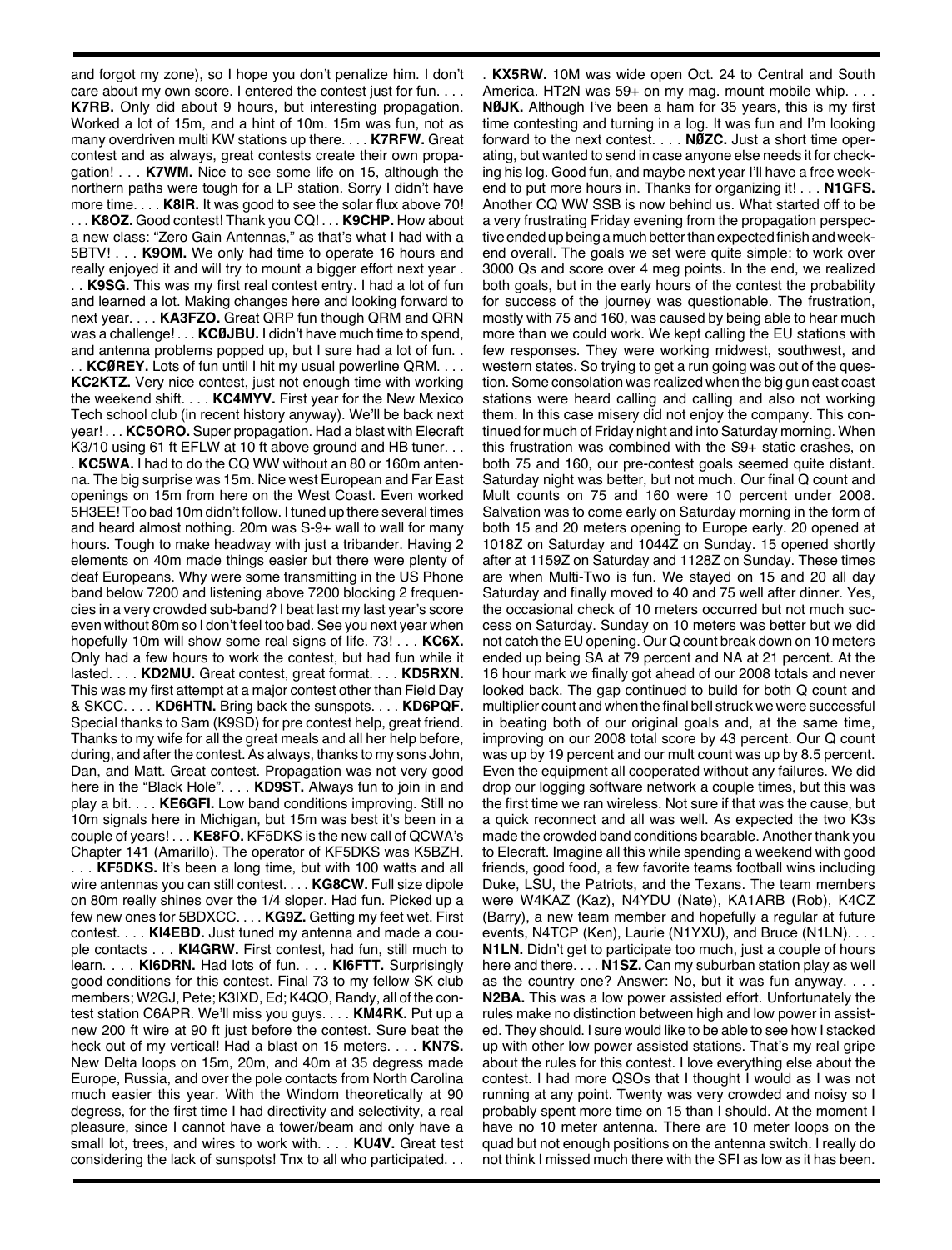But I am sure there will be some urban contest legends about the guys who had big mono-banders at 200 feet working/running EU for a half hour. With 94 countries on 20 and 88 on 15 I may possibly have worked more than 100 countries on the weekend. I will check that as it has been a number of years since that has happened in the CQ contest. I will be on the CW contest and I hope to do a lot better with LP on 40 then. Thanks to all the lads with good ears who managed to hear my peanut whistle. .

. . **N2FF.** Nine years old . . . **N2PKP.** This seemed to be a tough one for me running only 100 watts, but enjoyed everyone's participation and look forward to hearing all next contest. . . . **N2RRA.** My favorite contest. I only wish I had more time to participate this year. . . . **N3GL.** Conditions were very good. Nice to see 15m come alive to Europe and Asia. . . . **N3MX.** Started a bit slow, because first-night low-band conditions were only fair, with mediocre signal levels and rain static. Also, 160m antenna broke at junction of vertical wire and top-load wire just before contest, so missed the 18 mults I got on Top Band last year. The two days and the second night were O K, but still came up just a bit short in QSOs, zones, and countries on 80, 40, and 20 compared to 2008. The bright spot: 15 meters is back, and 10 meters showed a faint pulse. Got a bit more than twice as many QSOs and 21 more multipliers on 15 and 10 than in 2008. But, not quite enough to make up for my so-so results on low bands and 20, so I wound up with a claimed score 7% below that of last year, and a new "personal worst" in the 8 years since 2001, and just over half my claimed score from 2002. So, I'll hope for more sunspots and a functional 160 meter antenna in 2010. . . . **N3UM.** This one was fun. I spent most of my time on the low bands, and in doing so, added several new countries, especially some band totals for 80m. I worked roughly 0500–0900Z on the 24th, then on the 25th 0400–0600Z, and an then spent an hour or so near the end of the contest to add some 15 and 20m contacts. I worked all continents except Asia. I could hear the Central American and SA stations working JA's on 15, but I could not hear them. I did not get the vertical up (all those DXEngineering boxes still in the garage, unopened) so the G5RV, flat-topped at 35 feet or so did all the work. I continue to be pleased with the TS-690. I added the Heil boom mic, and this was my first contest with VOX. I am hooked now. . . . **N4DTF.** 15 meters was a winner! . . . **N4DXI.** Nice to see 15 meters open. . . . **N4LZ.** Great to see the SFI at 76 and fairly low A-index. Was not planning on even getting on this weekend after just getting back from being gone two weeks to K4M/Midway Island. Good conditions took care of that. . . . **N4PN.** QRP 5W, 160m horizontal loop . . . **N4RP.** Harder to work Europeans this year on 160m with kilowatt than last year with 100 watts! Still a lot of fun. . . . **N4TZ.** I started off as SOA until my XYL had station troubles and joined me. So we had to switch to M/S. . . . **N5AA.** Always a great way to spend a weekend on the radio. The activity is always high and we contesters seem to make our own propagation. . . . **N6AN.** My First CQ WW Contest . . . **N6AQ.** Unfortunately several times during the contest I heard the three words that strike terror in any DXer: "Daddy I pooped!" . . . **N6FD.** Well it is the bottom of the sunspot cycle and the low bands were not that great here. That may be a sign that we are on the upswing. It was like pulling teeth on 40 and 80. 160 was there but ... thank goodness 20 and 15 were hopping! Even 10 showed some life with weaker than dirt signals on a quiet band. Next year I will be ready! . . . **N6RV.** Had a blast. This was our first outing in CQ WW. . . . **N7BT.** First serious effort from this QTH. Did better than I expected. 15m was open to everywhere late Sunday! . . . **N7VM.** Our most fun WW SSB ever. A great privilege for us to work such amazing operators and stations. Thank you for the QSOs and see you in 2010 ! . . . **N8AJN.** 15M was its best of the year or nearly so for the CQ WW; sigs were booming in from Scandinavia and worked 6 countries in Zone 32! Trip with dog to vet cut out 3 prime EU hours! . . . **N8II.** Trying out the new station this year. Summer was busy, putting up the

tower and installed 3 monoband antennas 10-5, 4-15, and a 4- 20. Put 60 some radials on the vertical. . . . **NC7M.** Nice to see 15 meters open and even got a few QSOs on 10, amazing! 40 and 80 were rough though and the QRM on 20 made it challenging for just 3 watts. . . . **NDØC.** I participated in the contest via the N2JEU internet remote base. I was physically located in Austin, Texas, while the transmitter was located in Canastota, NY. I do not, therefore, qualify for one of the standard categories. Also, I did not make prior arrangements to be included in the Xtreme category. I figure I participated in the contest rather than competed, and have sent in my log to serve only as a checklog. Thanks. . . . **NI5W.** Very good propagation on 15m this year. It was nice to have the opening. Another great contest, thanks. . .

. **NJ9Z.** Almost not worth submitting the log, but I had fun and want to make sure that those I contacted get credit for these contacts. Don't often work SSB, so I have a lot to learn! . . . **NO2D.** A lot of fun. Much better score than last year. . . . **NR4C.** 20M only lets me sleep longer . . . **WØCEM.** First time for this contest and first contest for my new FT-2000D. I had a great time. . . . **WØELT.** Place to be was 20m with 15m a close second. It was surprising how good 15m was in all directions during certain times of the day. We even had a few Q's to So. America on 10m to add some frosting to the sunspot-less band condx. Heard some DX on 160m but they couldn't hear my LP for the most part. . . . **WØETT.** Nice to see some old friends as well as some great new ones! See you in the pile-up! . . . **WØRIC.** I expected 7125-7200 to be a royal mess and it surely was. Never worked so many VK's/ZL's in my life! Thanks to you folks and all the FB Asian DX who make this contest fun for us in the western US! .

. . **WØUA.** Great contest as usual. Enjoyed the 15m activity and 20m openings to JA! . . . **W1DX.** Casual very part-time effort focused on Top Band. It is tough going there with low power and a small aerial on voice! Nice to hear 4U1UN on 160m for a new one. Thanks to all who pulled out my LP sigs with compromised low vertical antenna. I handed out just a few Q's on the other bands too. Seems 15m was swinging pretty well. Hope to see you in the log this contest season from here in RI. Back to CW as my preferred mode. . . **W1WBB.** Very noisy conditions first night, followed by very good propagation! . . . **W2YR.** First big SSB DX contest for AA4YL. Great fun and look forward to next year with more power and better antennas. . . . **W4HOD.** Where was Europe? . . . **W4QNW.** I'm a little fish in this big pond, but having some fun. Dedicating my entry to the C6APR team. We'll sure miss working you guys. 73 and God bless. . . . **W4SUL.** Yee Haw! Sunspots just in time! . . . **W4UDX.** 40 phone should be allocated the entire band . . . **W5RI.** Good to hear 15 meters open . . . **W6FA.** First time for all of us. We had a ball! . . . **W6KA.** After being a QRP entry at contest stations sucy as TI5N and NØKE it takes a real change in mental attitude to return to my home station with its low tribander and struggle for each Q! But my score was better than last year. I think we have finally passed the bottom! . . . **W6QU.** W6SAI is the Bill Orr Legacy Radio Club, operated by K4CWW for CQ WW SSB. Thanks to all during the contest who expressed fond memories of working and/or knowingBill, and appreciation forthe call being kept active. . . . **W6SAI.** As everyone has said, 15m was a huge surprise! This was my first contest with the K3, constantly juggling the main and sub receivers without the "RX MIX" feature as I was used to with the FT-1000D for many years. N1MM logger keyed the DVK in the K3 flawlessly, per suggestions by N6ML. There were many more JA's than I can remember in recent years on CW. Europe was open well, except for UK area, northern Europe, northeastern Europe and eastern Med. On the west coast, European mults are always difficult to find during low cycle periods. Listening to 5H3EE and ST2KSS for hours on end was proof that the increased SFI was right on. I only hope the CW contest will be as good. I played leapfrog with 9J2BO as he moved along calling other stations, but never connected. No Zone 36. Never